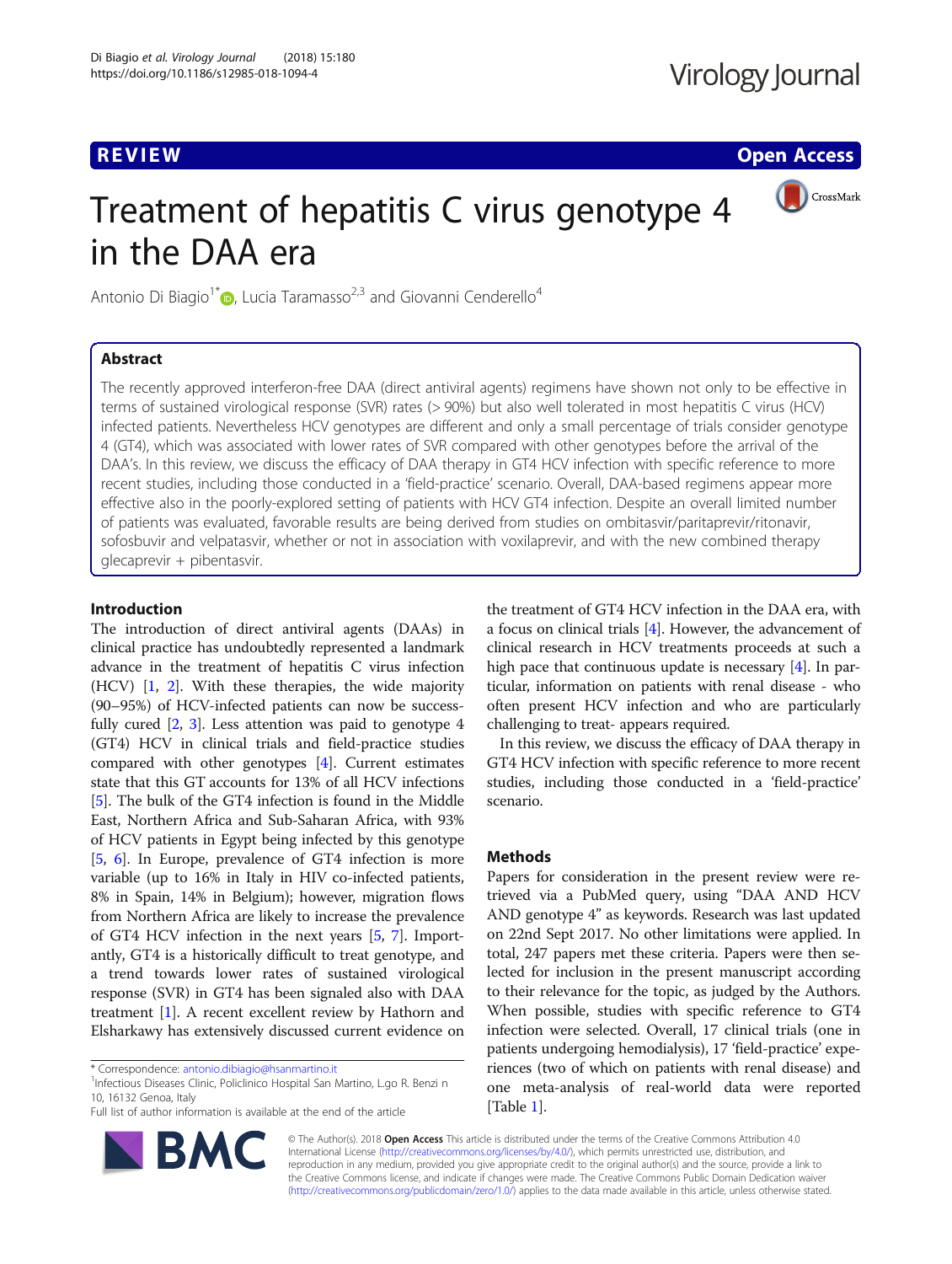| Clinical trial or field<br>experience | n° of patients with G4-infection                                                  | Treatment                                 | SVR rate in GT4 patients                                             |
|---------------------------------------|-----------------------------------------------------------------------------------|-------------------------------------------|----------------------------------------------------------------------|
| Ruane 2015 [8]                        | 34                                                                                | SOF + RBV                                 | 68-93%                                                               |
| Feld 2015 [9]                         | 116                                                                               | SOF/VEL                                   | 100%                                                                 |
| Curry 2015 [10]                       | 8                                                                                 | SOF/VEL                                   | 100%                                                                 |
| Gane 2016 [11]                        | 17                                                                                | SOF/VEL + VOX                             | 58%                                                                  |
| Bourliere 2017 [12]                   | 41 (POLARIS-1 + POLARIS-4)                                                        | SOF/VEL + VOX                             | 97%                                                                  |
| Colombo 2017 [13]                     | 10                                                                                | SOF/LDV                                   | 100%                                                                 |
| Kholi 2015 [14]                       | 21                                                                                | SOF/LDV                                   | 95%                                                                  |
| Buti 2017 [15]                        | 40                                                                                | SMV/SOF                                   | 100%                                                                 |
| El Raziky 2017 [16]                   | 63                                                                                | SMV/SOF                                   | 92%                                                                  |
| Kwo 2017 [17]                         | 37                                                                                | $EBR + GZR$                               | 89%                                                                  |
| Waked [18]                            | 160                                                                               | OBV/PTV/R/RBV                             | 93-94%                                                               |
| Hézode 2015 [19]                      | 135                                                                               | $OBV/PTV/r \pm RBV$                       | 100% with RBV, 91% without RBV                                       |
| Forns [20]                            | 16                                                                                | GLI/PIB                                   | 100%                                                                 |
| Kwo [42]                              | 22(SURVEYOR-I and SURVEYOR-II)                                                    | GLI/ PIB                                  | 100%                                                                 |
| Asselah [21]                          | SURVEYOR-II Part 4, ENDURANCE-4<br>and ENDURANCE-2)                               | GLI/ PIB                                  | 93% 8 week treatment<br>99% 12 week treatment                        |
| Yakoot [22]                           | 120 (randomized 60 in 12 weeks<br>regimen and 60 in response tailored<br>regimen) | $SOF + DAC$                               | 96.7% in the fixed regimen<br>98.4% in the response tailored regimen |
| El-Khayat [23]                        | 551 cirrotic patients (432 naïve, 119<br>treatment experienced)                   | $SOF + DAC + RBV$                         | 92%in naïve<br>87% in experienced                                    |
| Willemse [24]                         | 53 (naïve and IFN experienced)                                                    | $SOF + SIM$                               | 92%                                                                  |
| Degre [25]                            | 87, IFN experienced                                                               | $SOF + SIM \pm RBV$                       | 87.4%                                                                |
| Elsharkawy 2017 [26]                  | 8742 (F3)<br>5667 (F3)                                                            | SOF/peg/IFN-RBV<br>SOF/RBV                | 94%<br>79%                                                           |
| Asselah 2017 [27]                     | 67 naïve, F0-F2                                                                   | $SIM + PEG$ IFN                           | 97%                                                                  |
| loannou [28]                          | 135 (two arm: 104, 31)                                                            | SOF/LDV $\pm$ RBV and OBV/PTV/r $\pm$ RBV | 89.6%                                                                |
| Crespo <sup>[29]</sup>                | 152 (two arm:130 and 122)                                                         | SOF/LDV $\pm$ RBV and OBV/PTV/r $\pm$ RBV | 95.4 and 96.2%                                                       |
| Welzel [30]                           | 53                                                                                | $OBV/PTV/r \pm RBV$                       | 100%                                                                 |
| Perello [31]                          | 87 (73% cirrhosis, 35% treatment naïve)                                           | $OBV/PTV/r \pm RBV$                       | 100%                                                                 |
| Petta 2017 [32]                       | 17                                                                                | OBV/PTV/r ± RBV                           | 94%                                                                  |
| Wedemeyer 2017 [33]                   | 112, 19 cirrhosis                                                                 | $OBV/PTV/r \pm RBV$                       | 96,5%                                                                |
| Komatsu [34]                          | 26                                                                                | $EBR + GZR$                               | 100%                                                                 |
| Maria 2017 [35]                       | 7                                                                                 | SOF $\pm$ SIM or DAC or LDV $\pm$ RBV     | 100%                                                                 |
| Hezode 2016 [36]                      | 215                                                                               | $SOF + DAC$                               | 91%                                                                  |
| Babatin 2017 [37]                     | 40<br>35% cirrhotic: treatment-experienced<br>52.5%                               | $SOF + DAC$<br>$+$ RBV                    | 100%                                                                 |
| Abad 2017 [38]                        | 35                                                                                | OBV/PTV/r                                 | 100%                                                                 |
| Ponziani 2017 [46]                    | 8                                                                                 | OBV/PTV/r                                 | 100%                                                                 |

<span id="page-1-0"></span>Table 1 Key results of the clinical trials included in the present analysis

GT4 HCV Genotype 4, SOF sofosbuvir, VEL velpatasvir, VOX voxilaprevir, LDV ledipasvir, SIM simeprevir, RBV ribavirin, EBR elbasvir, GZR grazoprevir, OBV ombitasvir, PTV paritaprevir, GLI glicaprevir, PIB pibrentasvir, DAC daclatasvir

Manns 2016 [[43\]](#page-7-0) 37 37 SOF/LDV + RBV 81%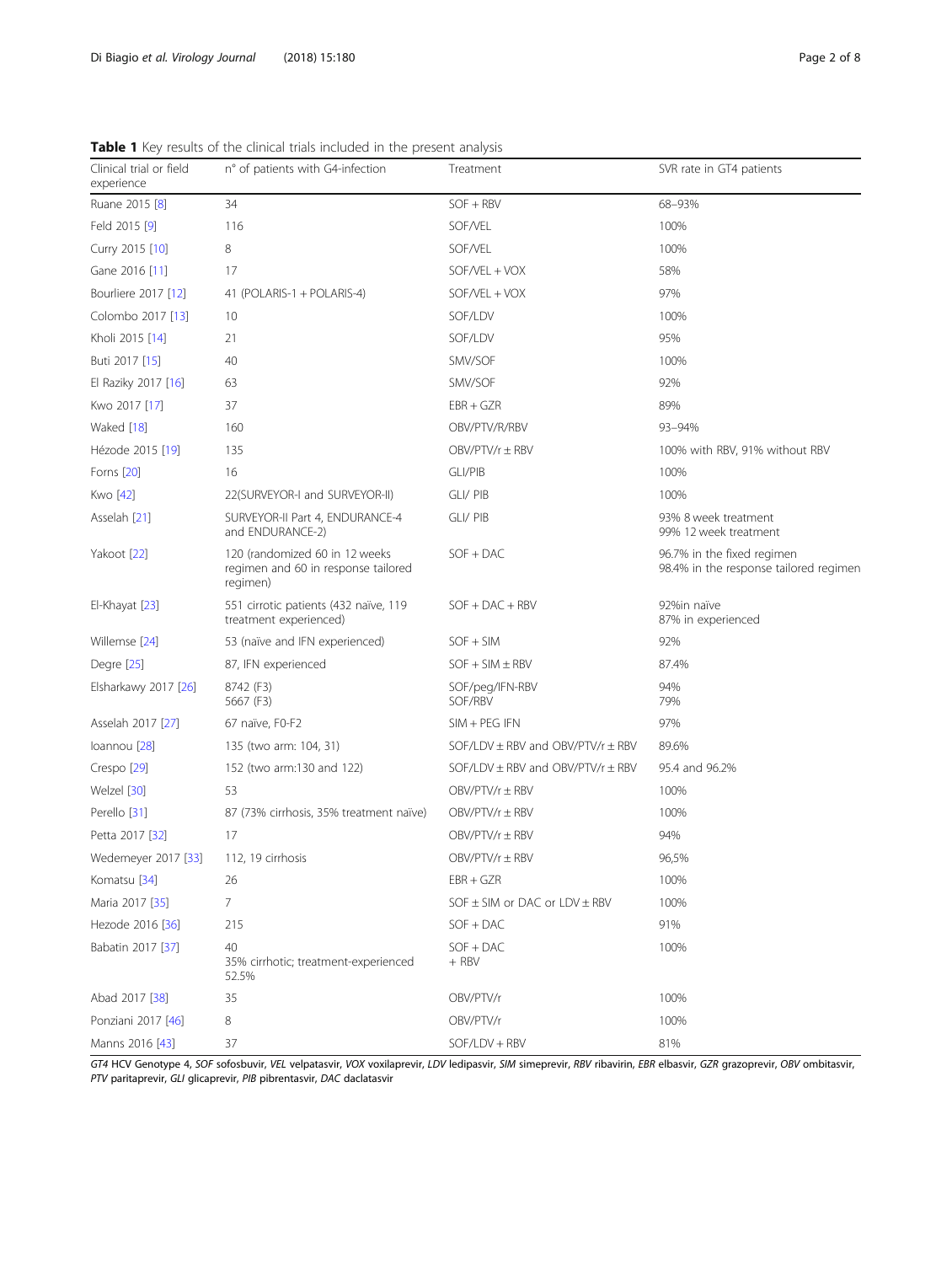#### Clinical trials Sofosbuvir

In an open-label study at single center, 60 patients were enrolled and completed treatment with Sofosbuvir plus ribavirin for 12 weeks (31 patients) or 24 weeks (29 patients). SVR 12 was achieved by 21 of the 31 patients (68%) receiving 12 weeks of treatment, and by 27 of 29 patients (93%) receiving 24 weeks of treatment [[8\]](#page-6-0).

#### Sofosbuvir/velpatasvir

In clinical trials, the association of sofosbuvir and velpatasvir (SOF/VEL) showed promising results. In a phase 3, double-blind, placebo-controlled study, 116 patients with GT4 infection (52/116 treatment experienced, 27/ 116 cirrhotic) were treated with such association, reaching 100% SVR [[9](#page-6-0)]. The same association was also investigated in 267 patients with decompensated cirrhosis in the ASTRAL-4 study [[10\]](#page-6-0). In this difficult-to-treat population, serious adverse events occurred in 19% of patients who received 12 weeks of SOF/VEL, 16% of those who received 12 weeks of SOF/VEL plus ribavirin (RBV), and 18% of those who received 24 weeks of SOF/VEL. Only eight patients infected with GT4 have been included in the study and all achieved SVR.

#### Sofosbuvir/velpatasvir/voxilaprevir

In a multicenter, phase II study on sofosbuvir, velpatasvir and voxilaprevir (SOF/VEL/VOX), Gane et al. have investigated the optimal regimen for patients with GT1, 2, 3, 4 or 6 infections [\[11](#page-6-0)]. In total, 128 patients were enrolled; of these, 17 presented GT4 infection (10 treatment-naïve and 7 with prior therapy). In total, only 7 patients experienced a virological failure, of whom 3 were GT4 infected. All three patients were treatment-naïve, two were non-cirrhotic patients treated for 6 weeks, while the third was a cirrhotic patient treated for 8 weeks. Additional data come from the POLARIS-1 and POLARIS-4 studies, in which 22 and 19 patients infected with HCV GT4 have been included, respectively, and were treated with SOF/VEL/ VOX [[12](#page-6-0)]. All patients had been previously treated with a DAA-containing regimen; 21/22 subjects in POLARIS-1 and 19/19 in POLARIS-4 achieved SVR. The only treatment failure, in POLARIS-1, occurred in a cirrhotic patient who had been previously treated with SOF and ledipasvir (SOF/LDV) for 12 weeks in 2015, while no other patient with GT4 experienced treatment failure with this triple drug regimen.

#### Sofosbuvir/ledipasvir

In an international, randomized, phase II, open-label study, the safety and efficacy of SOF/LDV in fixed-dose combination tablet, for 12 or 24 weeks were compared in 114 kidney transplant recipients (69% treatment-naïve) with GT1 (91%) or GT4 infection (9%) [\[13\]](#page-6-0). Remarkably, all patients, regardless of treatment duration, achieved SVR12. Serious adverse events were reported in 13 patients (11%), and one patient permanently discontinued treatment due to an adverse event (syncope). In a proof-of-concept, single-center, open-label, phase 2a trial, SOF/LDV was also studied exclusively in patients infected with GT4 [\[14](#page-6-0)]. In this study, only 21 patients have been included, but 20 of them achieved SVR after 12 weeks of SOF/LDV (95%), including seven patients with cirrhosis, while the only patient who failed achieving SVR was non-adherent to treatment. No patients discontinued therapy due to adverse events and no grade 3 or 4 adverse events related to study medications were reported.

#### Simeprevir

Two recently published clinical trials investigated the efficacy of simeprevir (SMV) + SOF in GT4 patients: PLUTO and OSIRIS studies [[15](#page-6-0), [16\]](#page-6-0). The PLUTO study is a phase III open-label trial, that investigated the efficacy of 12-weeks treatment with SMV + SOF in GT4-infected patients either naïve or experienced to antiviral therapy [[15](#page-6-0)]. In total, 40 patients were evaluated; of these, 27 (68%) were treatment-experienced and 7 (18%) had compensated cirrhosis. Noteworthy, all patients achieved SVR12, while adverse events, all of mild-to-moderate intensity, were reported in 20/40 (50%) of patients. The other recently published trial evaluating the efficacy and safety of SMV + SOF was the OSIRIS study, in which GT4 HCV-infected patients with F0-F4 fibrosis were treated for 8 or 12 weeks [[16](#page-6-0)]. In total, 63 patients (33 treatment-naïve and 30 Peg-IFN/RBV-experienced) were randomly assigned to receive either 8 weeks (Group A1,  $n = 20$ ) or 12 weeks (Group A2,  $n = 20$ ) of treatment. Patients with compensated cirrhosis (METAVIR F4) received 12 weeks of treatment (Group B,  $n = 23$ ). Overall, 92% of patients achieved SVR12; corresponding figures were 75% in Group A1 and 100% in both groups A2 and B. The five patients who did not achieve SVR12 experienced viral relapse during the first 32 days following treatment and were all prior Peg-IFN/RBV null responders. No patients discontinued due to treatment-emergent adverse events.

#### Elbasvir and grazoprevir

In a phase III, randomized, controlled, open-label trial, the effects of 12 or 16 weeks of treatment with elbasvir (EBR) and grazoprevir (GZR) in fixed-dose combination tablet, with or without twice-daily RBV, were evaluated in 420 treatment-experienced patients with GT1, GT4 or GT6 infection [\[17\]](#page-6-0). Patients were randomly assigned (1:1:1:1) to treatment with EBR + GZR once daily, with or without twice-daily RBV, for 12 or 16 weeks. Thirty-seven patients were GT4 (47% cirrhotic). Of them, 24 received 12 weektreatment (9 without and 15 with RBV) and 13 were treated for 16 weeks (5 without and 8 with RBV). The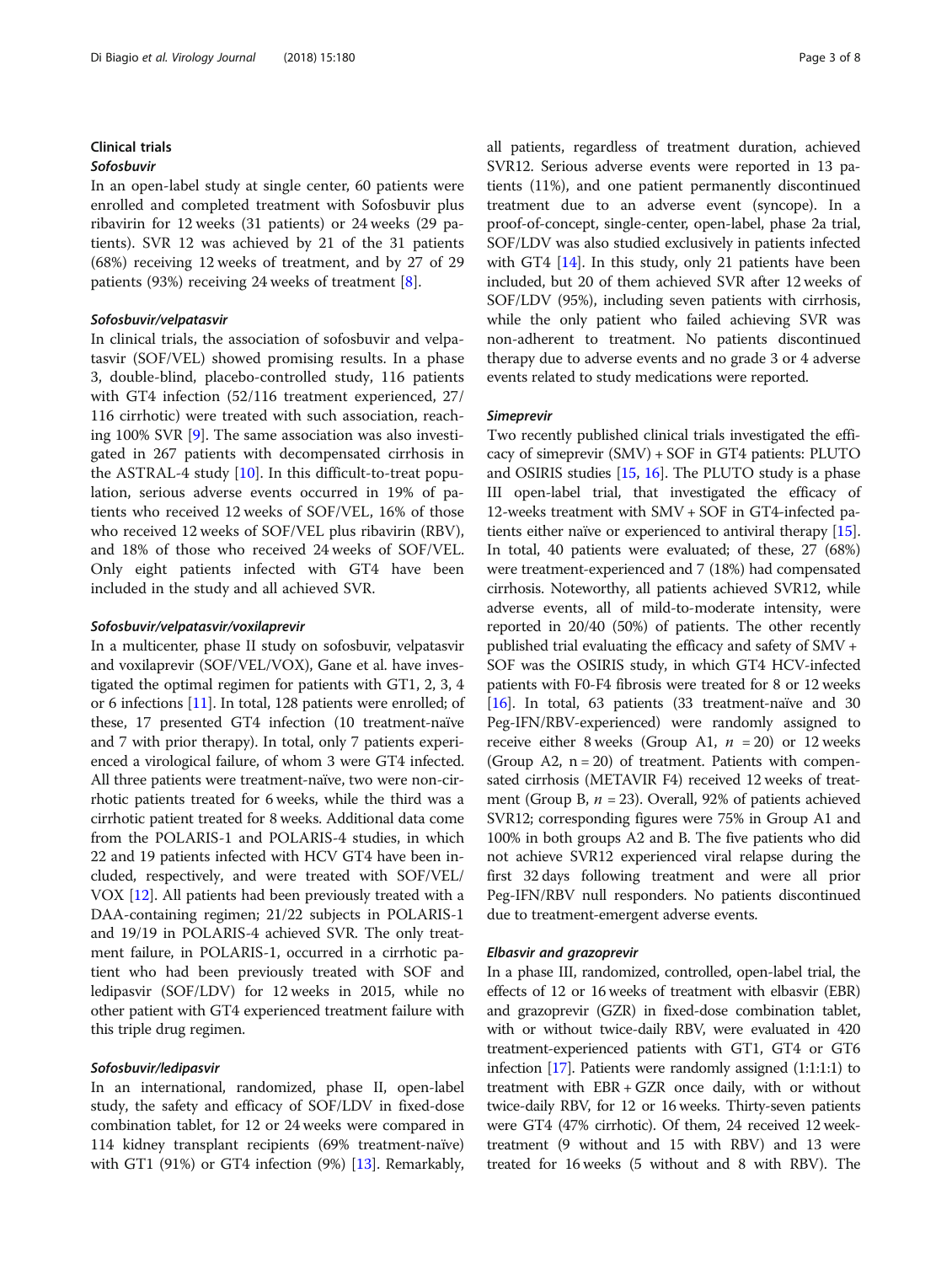global proportion of SVR12 in patients infected with GT4 was 88.9%, with the highest rate of failure, 12.5%, in patients treated for 12 weeks without RBV and the lowest, 0%, in patients treated for 16 weeks with RBV.

#### Ombitasvir/paritaprevir/ritonavir

The efficacy of OBV/PTV/r in GT4 have also been explored in a multicentre phase 2b, randomised, open-label combination trial (PEARL-I), in which 135 patients with GT4 (49/135 treatment experienced) have been included and randomly assigned to receive once-daily OBV/PTV/r for 12 weeks with or without RBV [[18](#page-6-0)]. SVR was achieved by 100% of patients treated with the addition of RBV and by 91% of those treated without. Only three treatmentnaive patients who received OBV/PTV/r without RBV experienced virological failure, and they were all infected with GT4. One patient in OBV/PTV/r experienced an aspartate aminotranferase (AST) elevation of grade  $\geq$  3 and three patients in OBV/PTV/r + RBV experienced a bilirubin elevation of grade 3.

In the AGATHE-II a phase 3, open label, 182 patients with GT4 were screened, of whom 160 were eligible for inclusion; SVR was achieved by 94% (94/100) of patients without cirrhosis, and 97% (30/31) patients with cirrhosis treated for 24 weeks; Instead SVR was achieved by 93% (27/29) of patients with cirrhosis treated for 24 weeks [\[19](#page-6-0)].

#### Glecaprevir/pibrentasvir

The recently approved once-daily, ribavirin-free, DAA regimen of glecaprevir co-formulated with pibrentasvir, has been studied for pangenotypic HCV treatment. In the phase 3 study EXPEDITION-1, 16 GT4 infected patients with compensated cirrhosis had 100% sustained response after 12 weeks of treatment [\[20\]](#page-6-0), and the same (100% SVR) was also found in SURVEYOR-I and SURVEYOR-II phase II, dose-ranging trials, despite the presence of baseline polymorphisms, in 22 GT4 infected patients [[20](#page-6-0)]. In 3 separate phase 3 trials performed in patients without cirrhosis, (SURVEYOR-II Part 4, ENDURANCE-4 and ENDURA NCE-2), 43/46 GT4 patients treated for 8 weeks and 75/76 patients treated for 12 weeks achieved SVR [[21](#page-7-0)].

#### Daclatasvir

A recent paper reports a successful experience in treating patients with GT4 chronic infection with generic formulations of SOF and daclatasvir (DAC) [\[22](#page-7-0)]; in this open-label randomized non-inferiority study, in which all enrolled patients were non-cirrhotic and had GT4 chronic infection, two different schedules of treatment were compared. Patients were divided into two groups: a fixed duration group, in which all patients received 12 weeks of therapy, and a virological guided response group, in which patients could receive either 8 or 12 weeks of therapy, based on a virological response. Indeed, patients were treated for 8 weeks only if they achieved a very rapid virological response (vRVR), defined as an undetectable viral load after 2 weeks of treatment (patients not reaching vRVR were continuing treatment at 12 weeks). This trial showed a SVR12 of 96.67% (ITT) in the group with a fixed duration and of 98.33% in the virological guided response group. No major adverse events were observed, while a shorter treatment period could increase adherence, reduce the drug exposure and optimize resource use, reducing the cost of about one third [\[23\]](#page-7-0). A second multicentre, open-label trial, conducted exclusively in GT4 patients, describes the experience with SOF and DAC in patients with more advanced stages of disease. Five hundred fifty-one cirrhotic patients (468 Child A; 83 Child B) were enrolled to receive SOF and DAC plus weight-adjusted RBV for 12 weeks. Among them, 432 were naïve to IFN-treatment, whereas 119 were treatment-experienced. In the intention to treat analysis, the overall 12 week SVR rate was 92% in naïve patients, but lower, 68%, in patients presenting more than one negative predictor of response (treatment experienced and Child B cirrhotic). The corresponding figures in per protocol analysis were 94 and 79%. [\[23\]](#page-7-0).

# 'Field-practice' experiences

#### Simeprevir

In a multicenter, 'field-practice', retrospective study, Willemse et al. have specifically assessed the effectiveness of treatment with SOF and SMV, with or without RBV, in a cohort of GT4 HCV patients [\[24](#page-7-0)]. A total of 53 patients, either naïve or experienced, were included. SVR rate was 92% (49/53). All four failures showed virological relapse and were not treated with RBV. In another experience, conducted in Belgium, Degrè et al. evaluated 87 GT4-infected treatment-naïve or IFN-experienced patients treated with SOF and SMV with or without RBV (41% had severe fibrosis, and 59% cirrhosis) [\[25](#page-7-0)]. The overall SVR12 rate was 87.4%, while patients treated with and without RBV had rates of 87.9 and 87%, respectively. On the other hand, patients with advanced fibrosis and patients with cirrhosis had SVR12 rates of 94.4 and 82.4%, respectively. SVR12 rates in treatmentnaïve patients and in INF-experienced patients were 78.9 and 89.7%. In most cases, treatment failure occurred in patients with cirrhosis and severe disease. The treatment was well tolerated and no patient discontinued treatment due to adverse events.

In a multicenter study, Asselah et al. investigated the efficacy and safety of 12-week SMV plus peg-IFN/RBV in 67 treatment-naïve patients with GT4 infection and F0-F2 fibrosis [\[26\]](#page-7-0). Patients with early virologic response (HCV RNA < 25 IU/mL) at Week 2 and HCV RNA undetectable at weeks 4 and 8 were eligible to stop all treatment at the end of week 12 ( $n = 34$ ), otherwise Peg-IFN/RBV therapy was continued to week 24. All patients in the 12-week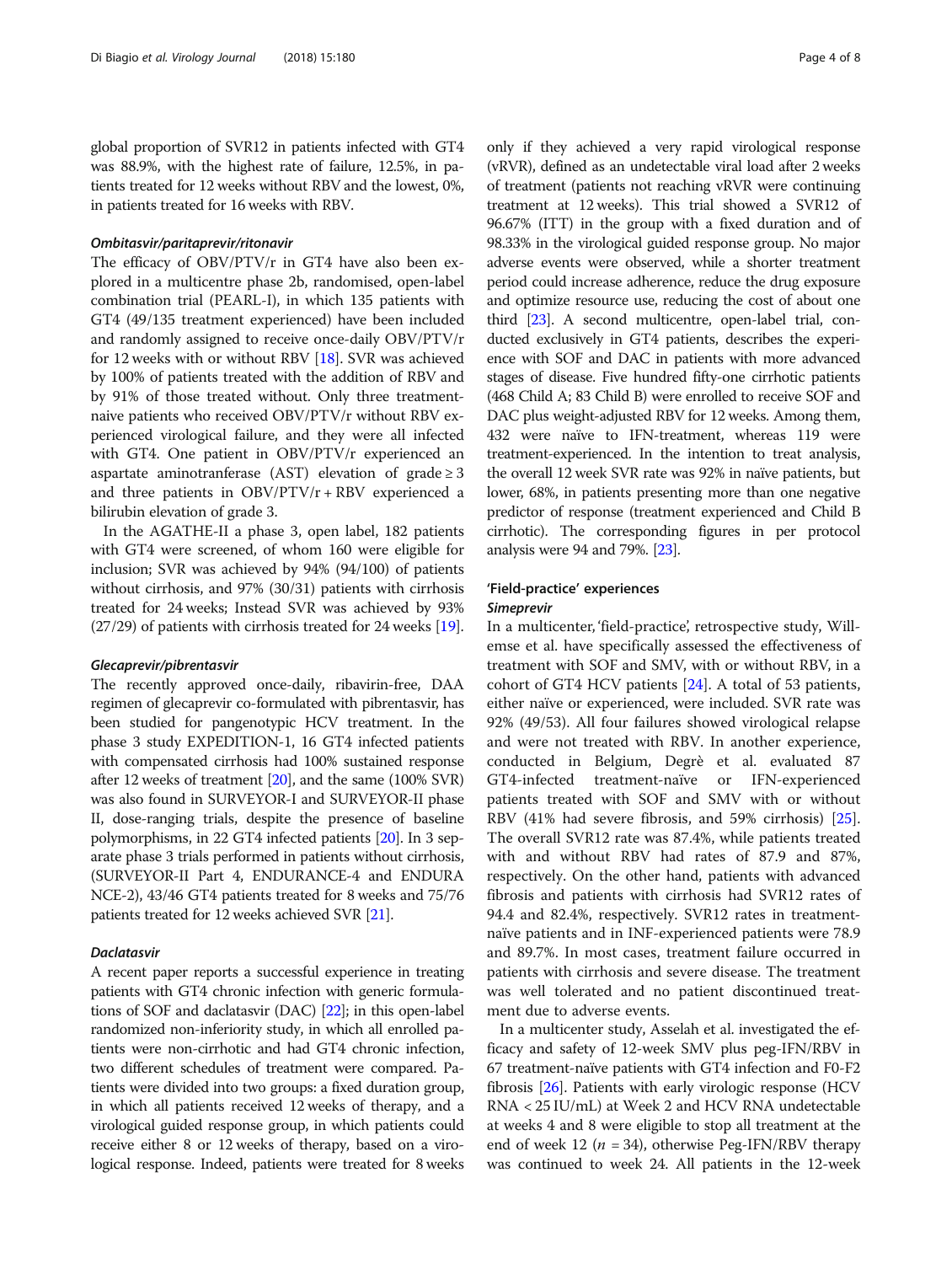group showed undetectable HCV RNA at end of treatment, and 97% (33/34) achieved SVR12. No new safety signals were reported.

#### Sofosbuvir

A large National Treatment Programme was launched in Egypt practice in October 2014. Patients who were eligible for treatment were classified according to their eligibility for interferon therapy: Group 1 were treated with triple therapy for 12 weeks and Group 2 (interferon ineligible) were treated with Sofosbuvir and ribavirin for 24 weeks. The study analysed the data from the first 14,409 patients who completed follow-up to 12 weeks post HCV treatment. SVR12 rates were 94% and 78.7 in Group 1 and Group 2, respectively [\[27](#page-7-0)].

#### Sofosbuvir/ledipasvir

A large 'field-practice' retrospective analysis  $(N = 17,487)$ of the Veterans Affairs National Health Care System has evaluated the effectiveness of SOF/LDV and OBV/PTV/r in the treatment of 135 patients with HCV GT4 infection [[28](#page-7-0)]. Of them, 104 received  $SOF/LDV \pm RBV$  and 31 OBV/PTV/r ± RBV. Overall, SVR12 rate was 89.6% (95% CI 82.8–93.9), with a higher incidence in treatment-experienced subjects (93.5%). Interestingly, 96.4% of GT4-infected, OBV/PTV/r-treated patients achieved SVR12, compared with 87.6% of those receiving SOF/ LDV. A smaller, but prospective, Spanish cohort study confirmed the above-mentioned findings [\[29\]](#page-7-0). In more details, GT4-infected patients treated with OBV/PTV/r + RBV ( $n = 122$ ) or SOF/LDV ± RBV ( $n = 130$ ) were evaluated. SVR12 rates were 96.2% with OBV/PTV/r + RBV and 95.4% with  $SOF/LDV \pm RBV$ . In cirrhotic patients, SVR12 was  $91.2\%$  with OBV/PTV/r + RBV and  $93.2\%$  with SOF/LDV ± RBV. Rates of severe adverse events and associated discontinuations were 5.7 and 2.5% in the OBV/ PTV/r sub-cohort, respectively and 4.6 and 0.8% in the SOF/LDV sub-cohort, respectively; in most cases, these events were likely due to RBV administration (e.g., anemia).

#### Ombitasvir/paritaprevir/ritonavir

In addition to the above-mentioned experiences (see previous paragraph, [\[25](#page-7-0)–[28](#page-7-0)]), in another 'field-practice' study, from the German Hepatitis C Registry, Welzel et al. investigated the effectiveness of OBV/PTV/ $r \pm RBV$  in 53 patients infected by GT4: all of them achieved SVR12 [[29\]](#page-7-0). Similar findings were reported in a Spanish early access program, the effectiveness and safety of OBV/ PTV/r was retrospectively investigated [[30\]](#page-7-0). In total, 291, either infected 69.8% by GT1 or 30.2% by GT4 (73% with cirrhosis, 35% treatment-naïve) were evaluated. The rate of SVR12 was 96.2% for GT1 and 100% for GT4, with no statistical difference according to viral genotype. Thirty patients (10.3%) experienced serious adverse events, leading to discontinuation in six cases, once again due in most cases to RBV treatment. Although the number of GT4 patients was small, a prospective observational study, with collected data from ABACUS compassionate-use program, has investigated the use of OBV/PTV/r with dasabuvir plus RBV for GT1 and OBV/PTV/r plus RBV for GT4 infection (24 weeks of treatment) in patients with cirrhosis at high risk of decompensation, while approval of these regimens was pending in Italy [[31\]](#page-7-0). In total, 762 patients were evaluated. Of them, only 17 had GT4 and 16 (94%) achieved SVR. The number of patients infected by GT4 was too low to allow a sub-group analysis, but, in the global population of this study, logistic regression analyses identified that bilirubin concentrations of less than 2 mg/dL were associated with SVR12 (odds ratio [OR] 4.76 [95% CI 1.83–12.3];  $p = 0.001$ . Overall, the SVR rate was 96%; 23% of patients experienced adverse events, with asthenia being the most commonly reported (5%).

A meta-analysis of real world data of a total of 5158 patients (5046 with HCV GT1 and 112 GT4 infection), treated with OBV/PTV/ $r \pm$ DSV  $\pm$ RBV across 25 primary publications, showed an overall SVR of 96.8% (95% CI, 96.3 97.3) [[32](#page-7-0)]. Cohort data included fewer patients with GT4 infection and cirrhosis, and breakdown data was available for 19 of them; 99% (95%CI, 82.3–100) of them achieved SVR. The rate of response was similar for non-cirrhotic patients with GT4 infection, as 100% (51/51) achieved SVR.

#### Elbasvir/gazoprevir

The independent analysis of the US Food and Drug Administration has shown that 100% (26 out of 26) patients with HCV GT4 infection and NS5A polymorphisms who received EBR + GZR with or without RBV achieved SVR12 [\[33](#page-7-0)].

#### Daclatasvir

In a Swedish experience, the outcome of IFN-free treatment for HCV relapse after liver transplantation has been documented [[34\]](#page-7-0). In total, 93 patients with HCV relapse after liver transplantation received SOF-based treatment either in combination or not with SMV, DAC or LDV with or without RBV. Of these, 7 patients were infected by GT4 HCV, and all of them achieved SVR12.

Good results were also recorded in the ATU French cohort, composed by 176 GT4 patients treated with SOF and DAC. All the patients enrolled had advanced stages of liver fibrosis and no other treatment option, at the time of the study. The overall SVR 12 rate was 90%, with the highest rate (97%) reached in cirrhotic patients treated with RBV, a the lowest (88%) in those treated without RBV [[35\]](#page-7-0).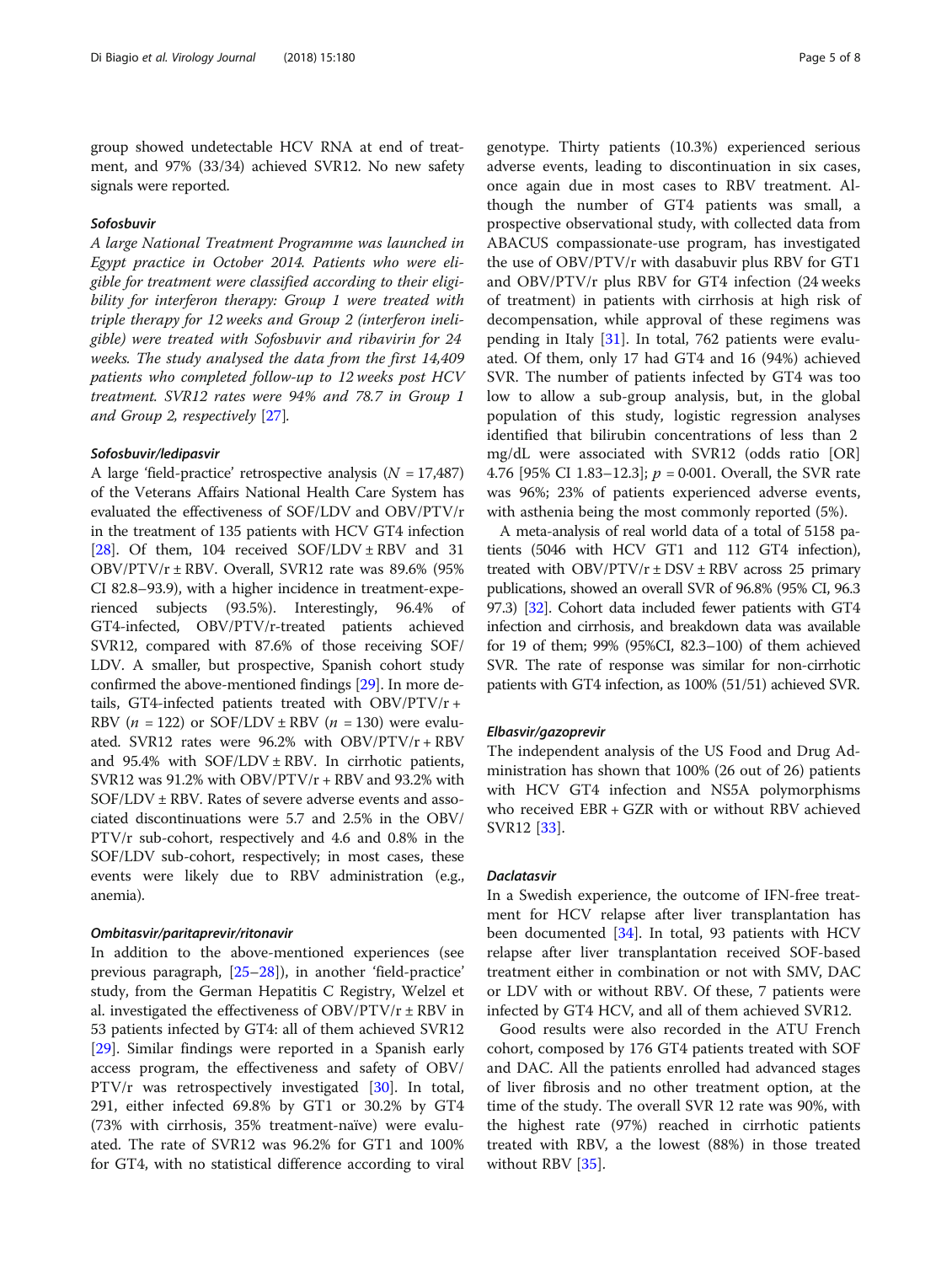Babatin et al. reported their real life experience in treating 96 GT4 patients, 56 received  $SOF + SMV \pm RBV$ (group 1) whereas  $40$  SOF + DAC  $\pm$  RBV for 12 weeks (group 2). Liver cirrhosis was present in 53.6 and 35.0% of group 1 and 2, respectively. Furthermore, 43.2% in group 1 and 52.5% in group 2 already failed a previous IFN-treatment. All patients achieved SVR 12 (100% SVR), adverse events were reported in 32% of the patients but none discontinued treatment [[36](#page-7-0)].

### Special populations

#### Renal impairment

A recent multicenter trial investigated the efficacy and safety of OBV/PTV/r and dasabuvir with/without ribavirin in 35 GT1–4 HCV-infected patients undergoing hemodialysis [\[37](#page-7-0)]. In this difficult-to-treat population, all patients archived SVR, without any relevant safety concern. The most relevant side effect was anemia, which was more marked in patients on ribavirin ( $n = 17$ ) and requiring increase of the dose of erythropoiesis-stimulating agents. With specific reference to patients with renal impairment Ponziani et al. also reported the outcomes of a series of 10 subjects on hemodialysis therapy infected by GT1a, 1b, or 4 HCV that received OBV/PTV/r (+ DSV in GT1), with or without RBV [[37](#page-7-0)]. All patients achieved SVR12, and therapy was well tolerated.

The OBV/PTV/r regimen does not require dose modification for those with end-stage renal disease, with or without dialysis.

#### End stage liver disease

The efficacy and safety of SOF/LDV association have been also explored in patients with advanced cirrhosis in Child-Pugh stage B or C in an open-label study conducted at 34 sites in Europe [[38\]](#page-7-0). Patients were randomly assigned to 12 or 24 weeks of treatment with SOF/LDV + RBV and were stratified in subgroups on the basis of liver transplantation receipt or not and Child-Pugh stage. Thirty-seven patients with HCV GT4 were enrolled and SVR was achieved in 30 subjects (81%), with higher success rates in the groups treated for 24 weeks.

#### **Discussion**

The wide majority of clinical trials and 'field-practice' experiences on HCV treatment are focused on GT1 and GT3, which represent the most frequently-observed genotype worldwide and the most challenging to treat, respectively. Nevertheless, a large proportion of patients is infected by GT4, but this population is often under-represented in clinical trials. Moreover, in the era of peg-IFN and RBV, GT4 was one of the more difficult to treat genotypes, with SVR rates of 43–70% [[38\]](#page-7-0). Therefore, many pre-treated patients, either non-responders or relapsers, are still to be treated in the current era.

On the other hand, data emerging from the analysis of DAA-treated cohorts show an overall SVR rate > 90%, even in the most difficult to cure populations such as patients affected by liver cirrhosis. Available evidence on GT4 therapy is overall scant. However, studies conducted to date – both in the experimental and the 'field-practice' setting - have showed promising cure rates up to 100%, even in treatment-experienced or cirrhotic GT4 patients, when administered for 12 weeks courses. Very short treatments of only 6 or 8 weeks seem not yet fully optimized, since also non-cirrhotic naïve patients failed to reach satisfactory percentages of cure in some contexts, even if the number of studied subjects is still low [[23\]](#page-7-0). In such scenario, the desire to spare a few weeks of treatment risks may in turn be associated with high risk of retreatment or onset of resistances. Moreover, all DAAs appear very well tolerated, with discontinuation rates usually below 5%, and side effects often linked more to RBV co-administration than to DAA tolerability issues [[27,](#page-7-0) [32\]](#page-7-0).

Due to the period of analysis of the literature review no more recent combinations have been included. With these combinations the success rates reach 97–99% success. This review is limited in being tightly focused on effectiveness; as such, it does not assess adverse reactions, quality of life, or any other long-term factors [\[39](#page-7-0)–[41](#page-7-0)].

The results of this analysis show the pivotal role of OBV/PTV/r, which is characterized by a SVR rate higher than 90% in all categories of patients [[17](#page-6-0), [27](#page-7-0)–[30\]](#page-7-0) and studied for GT4 also in the context of advanced kidney disease [[35](#page-7-0), [36](#page-7-0)]. Likewise SOF/LDV and SMV + SOF achieve high success rates [\[11](#page-6-0), [14](#page-6-0)–[16,](#page-6-0) [21](#page-7-0)–[26](#page-7-0), [28,](#page-7-0) [34](#page-7-0)– [36\]](#page-7-0). We must also consider promising results obtained with  $EBR + GZR$  [[17,](#page-6-0) [32\]](#page-7-0), glicaprevir/biprentasvir [[19](#page-6-0), [20,](#page-6-0) [42](#page-7-0)] and SOF/VEL in association or not with VOX [[8](#page-6-0)–[11\]](#page-6-0). The data analysed in the present review clearly show that there is not one regimen standing out compared to others, but that there are many regimens that can be safely used and that are effective for GT4 treatment. An approach to GT4 treatment guided by current guidelines is advisable [[43](#page-7-0)–[45](#page-7-0)], with continuous updating of the revolution of the therapeutic scenario currently underway.

#### Conclusions

The introduction of DAA therapy clearly revolutionized the approach to treatment of HCV infection. Current evidence shows high SVR rates and an excellent tolerability profile also in patients with GT4 infection, including those with renal impairment. Although larger trials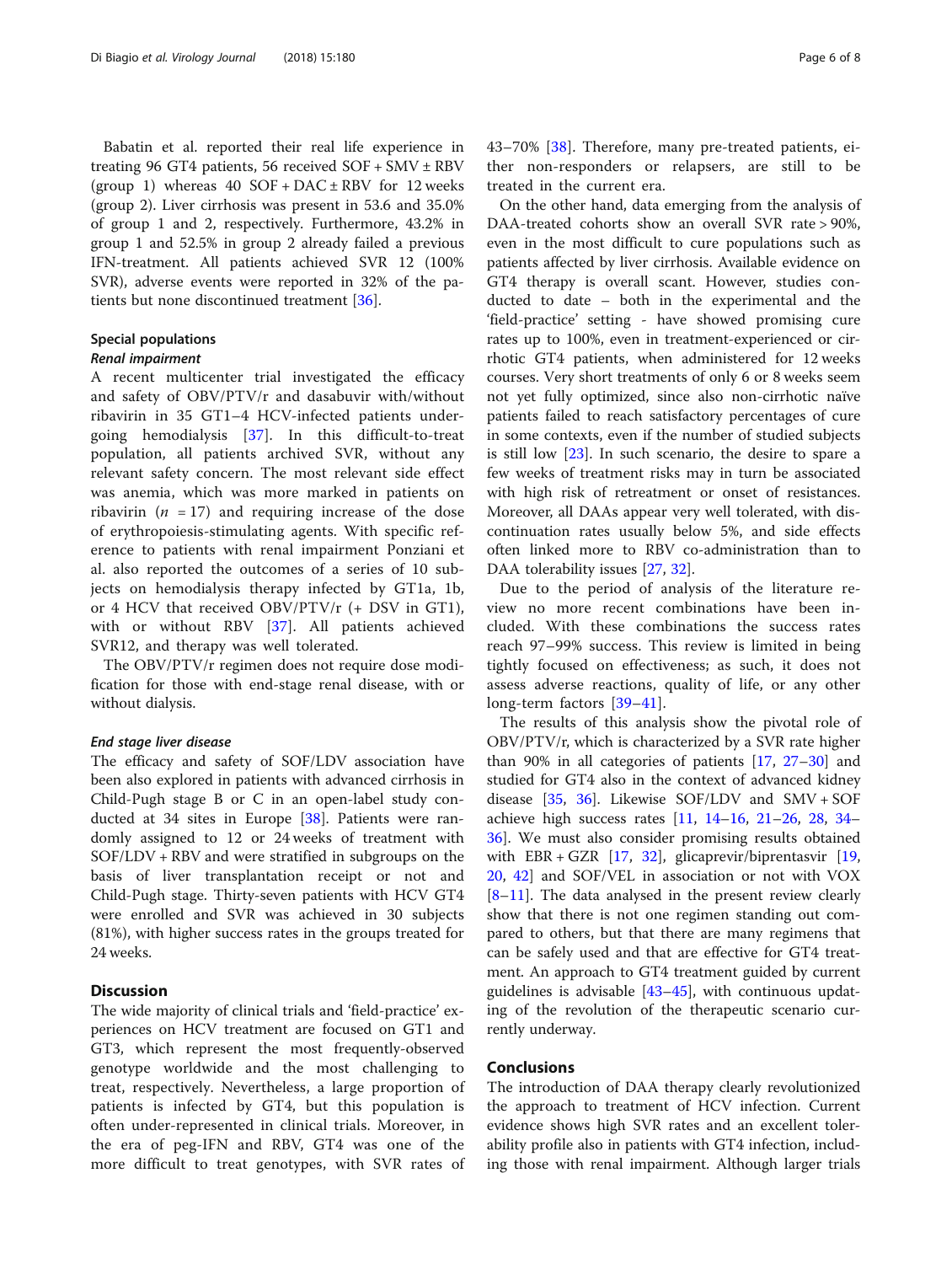<span id="page-6-0"></span>are needed to further confirm these findings, DAAs grant the cure to thousands of patients and give them a new hope to definitively clear HCV GT4 infection, not only in newly infected patients, but also in who underwent to IFN and RBV-related side effects and failed to be cured.

#### Acknowledgements

We thank Dr. Luca Giacomelli for his contribution to this work.

#### Funding

none.

#### Availability of data and materials

all the trials and clinical studies included in this review are published in journals indexed in PubMed (available at [www.pubmed.com\)](http://www.pubmed.com).

#### Authors' contributions

Dr. ADB: selection of papers to be included in the review, revision of selected papers, ideation and revision of the work. Dr. LT: revision of selected papers, and article writing. Dr. GC: selection of papers to be included in the review, revision of selected papers, revision and coordination of the work, final approval of the version to be published.

#### Ethics approval and consent to participate

Not applicable.

#### Consent for publication

Not applicable.

#### Competing interests

The authors declare that they have no competing interests.

#### Publisher's Note

Springer Nature remains neutral with regard to jurisdictional claims in published maps and institutional affiliations.

#### Author details

<sup>1</sup>Infectious Diseases Clinic, Policlinico Hospital San Martino, L.go R. Benzi n 10, 16132 Genoa, Italy. <sup>2</sup>Department of Health Sciences (DISSAL), University of Genova and Infectious Disease Clinic, Via Pastore n 1, 16136 Genoa, Italy. <sup>3</sup>Infectious Diseases Unit, Department of Internal Medicine, 'Fondazione IRCCS Ca' Granda Ospedale Maggiore Policlinico, Via Francesco Sforza 35, Milan, Italy. <sup>4</sup>Infectious Disease Unit, EO Ospedali Galliera, via Mura delle Cappuccine n 14, 16128 Genoa, Italy.

#### Received: 22 November 2017 Accepted: 13 November 2018 Published online: 22 November 2018

#### References

- Arias A, Aguilera A, Soriano V, Benítez-Gutiérrez L, Lledó G, Navarro D, Treviño A, Otero E, Peña JM, Cuervas-Mons V, de Mendoza C. Rate and predictors of treatment failure to all-oral HCV regimens outside clinical trials. Antivir Ther. 2017;22:307–12.
- 2. Arends JE, Kracht PA, Hoepelman AI. European study Group for Viral Hepatitis (ESGVH)2. Performance of hepatitis C virus (HCV) direct-acting antivirals in clinical trials and daily practice. Clin Microbiol Infect. 2016;22:846–52.
- Majumdar A, Kitson MT, Roberts SK. Systematic review: current concepts and challenges for the direct-acting antiviral era in hepatitis C cirrhosis. Aliment Pharmacol Ther. 2016;43:1276–92.
- 4. Hathorn E, Elsharkawy AM. Management of hepatitis C genotype 4 in the directly acting antivirals era. BMJ Open Gastroenterol. 2016;3:e000112.
- 5. Gower E, Estes C, Blach S, Razavi-Shearer K, Razavi H. Global epidemiology and genotype distribution of the hepatitis C virus infection. J Hepatol. 2014; 61(Suppl 1):45–57.
- Abd Elrazek AE, Bilasy SE, Elbanna AE, Elsherif AE. Prior to the oral therapy, what do we know about HCV-4 in Egypt: a randomized survey of prevalence and risks using data mining computed analysis. Medicine (Baltimore). 2014;93:e204.
- 8. Ruane PJ, Ain D, Stryker R, Meshrekey R, Soliman M, Wolfe PR, et al. Sofosbuvir plus ribavirin for the treatment of chronic genotype 4 hepatitis C virus infection in patients of Egyptian ancestry. J of Hepatology. 2015;62:1040–6.
- 9. Feld JJ, Jacobson IM, Hézode C, Asselah T, Ruane PJ, Gruener N, Abergel A, Mangia A, Lai CL, Chan HL, Mazzotta F, Moreno C, Yoshida E, Shafran SD, Towner WJ, Tran TT, Osinusi A, Svarovskaia E, Zhu Y, Brainard DM, JG MH, Agarwal K, Zeuzem S. ASTRAL-1 investigators. Sofosbuvir and Velpatasvir for HCV genotype 1, 2, 4, 5, and 6 infection. N Engl J Med. 2015;373:2599–607.
- 10. Curry MP, O'Leary JG, Bzowej N, Muir AJ, Korenblat KM, Fenkel JM, Reddy KR, Lawitz E, Flamm SL, Schiano T, Teperman L, Fontana R, Schiff E, Fried M, Doehle B, An D, McNally J, Osinusi A, Brainard DM, McHutchison JG, Brown RS Jr, Charlton M. ASTRAL-4 investigators. Sofosbuvir and Velpatasvir for HCV in Patients with Decompensated Cirrhosis. N Engl J Med. 2015;373:2618–28.
- 11. Gane EJ, Kowdley KV, Pound D, Stedman CA, Davis M, Etzkorn K, Gordon SC, Bernstein D, Everson G, Rodriguez-Torres M, Tsai N, Khalid O, Yang JC, Lu S, Dvory-Sobol H, Stamm LM, Brainard DM, McHutchison JG, Tong M, Chung RT, Beavers K, Poulos JE, Kwo PY, Nguyen MH. Efficacy of Sofosbuvir, Velpatasvir, and GS-9857 in patients with hepatitis C virus genotype 2, 3, 4, or 6 infections in an open-label, phase 2 trial. Gastroenterology. 2016;151:902–9.
- 12. Bourlière M, Gordon SC, Flamm SL, Cooper CL, Ramji A, Tong M, Ravendhran N, Vierling JM, Tran TT, Pianko S, Bansal MB, de Lédinghen V, Hyland RH, Stamm LM, Dvory-Sobol H, Svarovskaia E, Zhang J, Huang KC, Subramanian GM, Brainard DM, McHutchison JG, Verna EC, Buggisch P, Landis CS, Younes ZH, Curry MP, Strasser SI, Schiff ER, Reddy KR, Manns MP, Kowdley KV, Zeuzem S. POLARIS-1 and POLARIS-4 Investigators. Sofosbuvir, Velpatasvir, and Voxilaprevir for Previously Treated HCV Infection. N Engl J Med. 2017;376:2134–46.
- 13. Colombo M, Aghemo A, Liu H, Zhang J, Dvory-Sobol H, Hyland R, Yun C, Massetto B, Brainard DM, McHutchison JG, Bourlière M, Peck-Radosavljevic M, Manns M, Pol S. Treatment with Ledipasvir-Sofosbuvir for 12 or 24 weeks in kidney transplant recipients with chronic hepatitis C virus genotype 1 or 4 infection: a randomized trial. Ann Intern Med. 2017;166:109–17.
- 14. Kohli A, Kapoor R, Sims Z, Nelson A, Sidharthan S, Lam B, Silk R, Kotb C, Gross C, Teferi G, Sugarman K, Pang PS, Osinusi A, Polis MA, Rustgi V, Masur H, Kottilil S. Ledipasvir and sofosbuvir for hepatitis C genotype 4: a proof-of-concept, single-Centre, open-label phase 2a cohort study. Lancet Infect Dis. 2015;15:1049–54.
- 15. Buti M, Calleja JL, Lens S, Diago M, Ortega E, Crespo J, Planas R, Romero-Gómez M, Rodríguez FG, Pascasio JM, Fevery B, Kurland D, Corbett C, Kalmeijer R, Jessner W. Simeprevir in combination with sofosbuvir in treatment-naïve and –experienced patients with hepatitis C virus genotype 4 infection: a phase III, open-label, single-arm study (PLUTO). Aliment Pharmacol Ther. 2017;45:468–75.
- 16. El Raziky M, Gamil M, Ashour MK, Sameea EA, Doss W, Hamada Y, Van Dooren G, DeMasi R, Keim S, Lonjon-Domanec I, Hammad R, Hashim MS, Hassany M, Waked I. Simeprevir plus sofosbuvir for eight or 12 weeks in treatment-naïve and treatment-experienced hepatitis C virus genotype 4 patients with or without cirrhosis. J Viral Hepat. 2017;24:102–10.
- 17. Kwo P, Gane EJ, Peng CY, Pearlman B, Vierling JM, Serfaty L, Buti M, Shafran S, Stryszak P, Lin L, Gress J, Black S, Dutko FJ, Robertson M, Wahl J, Lupinacci L, Barr E, Haber B. Effectiveness of Elbasvir and Grazoprevir combination, with or without ribavirin, for treatment-experienced patients with chronic hepatitis C infection. Gastroenterology. 2017;152:164–75.
- 18. Hézode C, Asselah T, Reddy KR, Hassanein T, Berenguer M, Fleischer-Stepniewska K, Marcellin P, Hall C, Schnell G, Pilot-Matias T, Mobashery N, Redman R, Vilchez RA, Pol S. Ombitasvir plus paritaprevir plus ritonavir with or without ribavirin in treatment-naive and treatment-experienced patients with genotype 4 chronic hepatitis C virus infection (PEARL-I): a randomised, open-label trial. Lancet. 2015;385:2502–9.
- 19. Waked I, Shiha G, Qaqish RB, Esmat G, Yosry A, et al. Ombitasvir, paritaprevir, and ritonavir plus ribavirin for chronic hepatitis C virus genotype 4 infection in Egyptian patients with or without compensated cirrhosis (AGATHE-II): a multicentre, phase 3, partly randomised open label trial. Lancet Gastroenterol Hepatol. 2016;1:36–44.
- 20. Hézode Forns X, Lee SS, Valdes J, Lens S, Ghalib R, Aguilar H, Felizarta F, Hassanein T, Hinrichsen H, Rincon D, Morillas R, Zeuzem S, Horsmans Y, Nelson DR, Yu Y, Krishnan P, Lin CW, Kort JJ, Mensa FJ. Glecaprevir plus